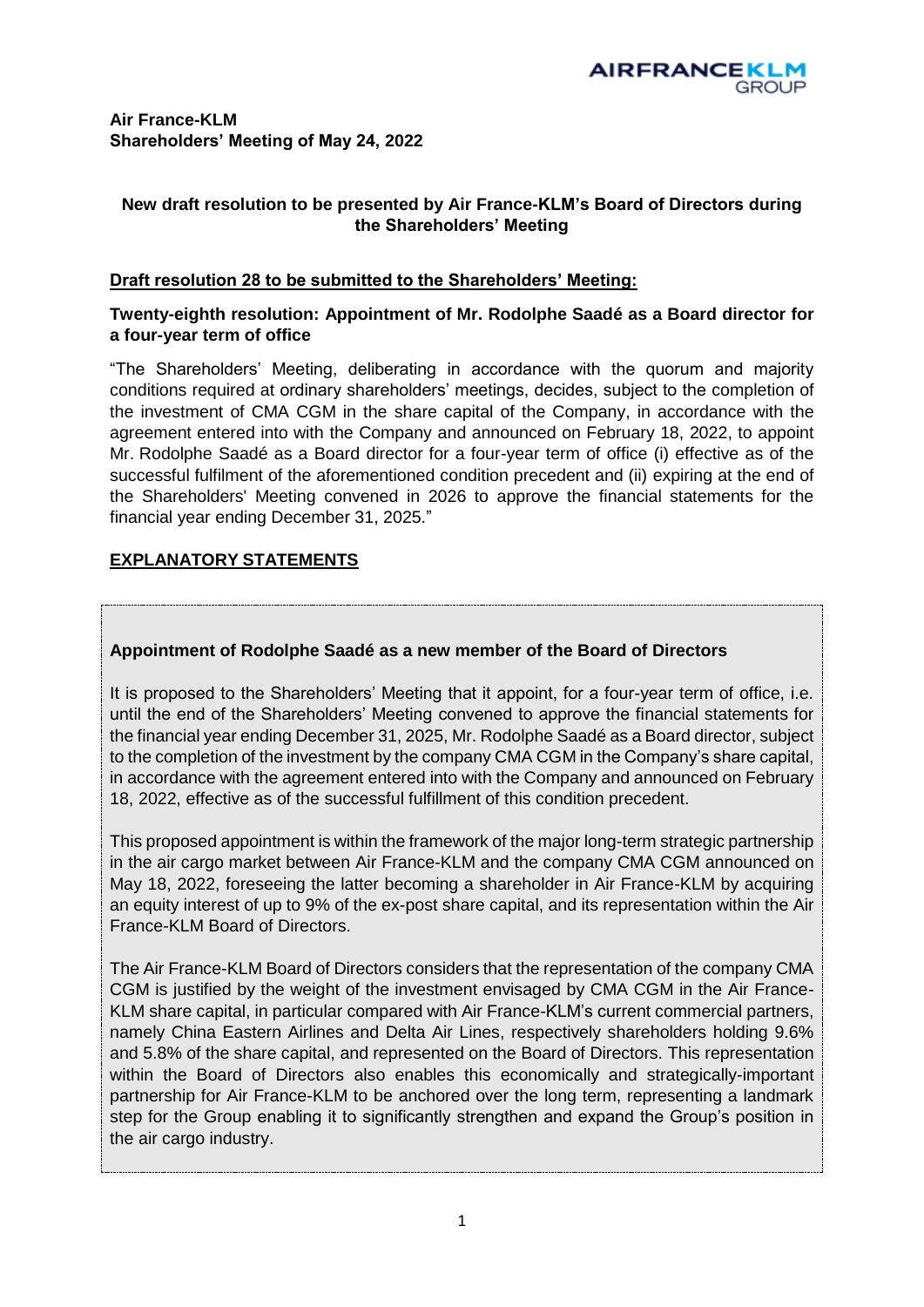As recommended by the Appointments and Governance Committee, Mr. Rodolphe Saadé is considered by the Board of Directors to be a non-independent member of the Board in the light of the criteria stipulated by the AFEP-MEDEF Corporate Governance Code, in view of the strategic agreement entered into between Air France-KLM and the company CMA CGM, and the equity interest CMA CGM would hold in Air France-KLM.

All the information on Mr. Rodolphe Saadé's professional experience, directorships and positions is presented below and will be available on the website [www.airfranceklm.com](http://www.airfranceklm.com/) (Finance/Shareholders/Shareholders' Meeting).

#### **INFORMATION ON MR. RODOLPHE SAADE**



#### **Rodolphe Saadé**

*Board member appointed on the proposal of CMA CGM*

#### **Expertise and professional experience**

Born in Beirut on March 3, 1970, Rodolphe Saadé graduated from Concordia University in Montreal with a degree in business and marketing. After graduating, he founded a water fountain company in Lebanon, before joining the CMA CGM group headed by his father Jacques Saadé in 1994.

He worked mainly in New York and Hong Kong and then joined the head office in Marseille, where he managed various shipping lines before becoming responsible for transatlantic and transpacific lines. In 2004, he became General Manager in charge of the development of regular lines on the North/South axis and took charge of the expansion of Delmas lines in Africa and the Indian Ocean. Appointed Vice President and member of the Board of Directors of CMA CGM in 2010, he oversees the financial restructuring of the group. In 2015, Rodolphe Saadé led the acquisition of Neptune Orient Lines. That same year, he led the discussions that resulted in the signing of Ocean Alliance, a strategic operating agreement with Cosco Shipping, Evergreen Line and OOCL.

On November 24, 2017, Rodolphe Saadé is appointed Chairman and CEO of CMA CGM SA. Under his leadership, the CMA CGM Group has become a global leader in transport and logistics.

In April 2019, Rodolphe Saadé leads the acquisition of CEVA Logistics. In 2021, he launches the CMA CGM Air Cargo division, dedicated to air freight. He also leads the acquisitions of Ingram CLS to strengthen the Group's position in e-commerce logistics, GEFCO to become the world leader in automotive logistics and Colis Privé to offer customers last mile solutions. In 2022, he launches TANGRAM, the Group's innovation and training center,